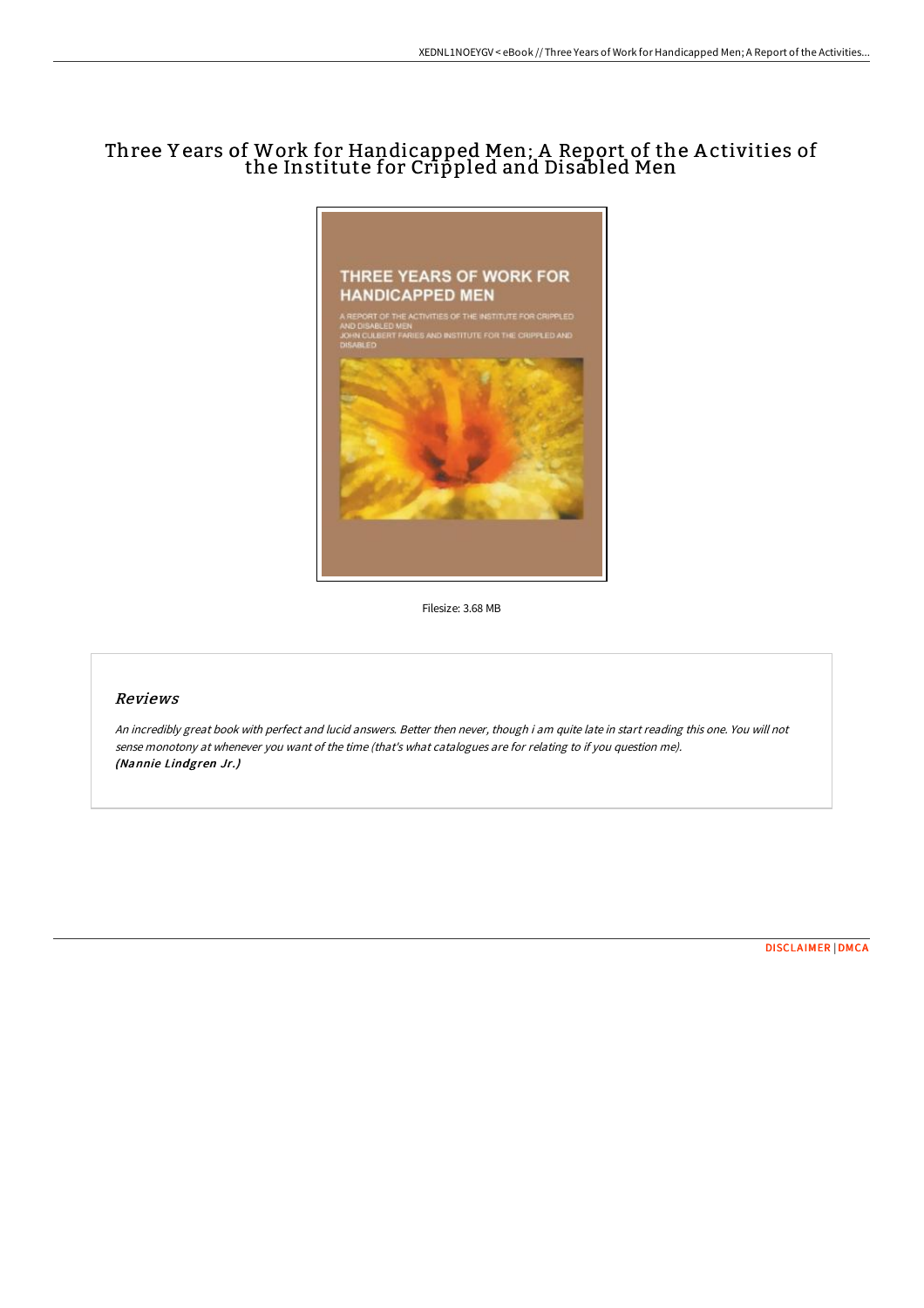### THREE YEARS OF WORK FOR HANDICAPPED MEN; A REPORT OF THE ACTIVITIES OF THE INSTITUTE FOR CRIPPLED AND DISABLED MEN



Theclassics.Us, United States, 2013. Paperback. Book Condition: New. 246 x 189 mm. Language: English . Brand New Book \*\*\*\*\* Print on Demand \*\*\*\*\*.This historic book may have numerous typos and missing text. Purchasers can usually download a free scanned copy of the original book (without typos) from the publisher. Not indexed. Not illustrated. 1920 edition. Excerpt: . Institute Publications OFFICIAL PUBLICATIONS Series I, No. 1. A bibliography of the war cripple. By Douglas C. Mcmurtrie. Issued January 4, 1918. Series I, No. 2. The economic consequences of physical disability; a case study of civilian cripples in New York City. By John Culbert Faries. Issued January 18, 1918. Series I, No. 3. Memorandum on provision for disabled soldiers in New Zealand. By Douglas C. Mcmurtrie. Issued January 26, 1918. Series I, No. 4. A statistical consideration of the number of men crippled in war and disabled in industry. By I. M. Rubinow. Issued February 14, 1918. Series I, No. 5. The French system for return to civilian life of crippled and discharged soldiers. By John L. Todd. Issued February 28, 1918. Series I, No. 6. Tourvielle; A trade school for war cripples. By Gustave Hirschfeld. Translated by Gladys Gladding Whiteside. Issued March 22, 1918. Series I, No. 7. The development in England of a state system for the care of the disabled soldier. By John Culbert Faries. Issued March 29, 1918. Series I, No. 8. Training in English technical schools for disabled soldiers. By John Culbert Faries. Issued April 22, 1918. Series I, No. 9. Placement technique in the employment work of the Red Cross Institute for Crippled and Disabled Men. By Gertrude R. Stein. Issued May 6, 1918. Series I, No. 10. The relation of the short, intensive industrial survey to the problem of soldier re-education. By G. A. Boate....

 $PSE$ Read Three Years of Work for [Handicapped](http://albedo.media/three-years-of-work-for-handicapped-men-a-report.html) Men; A Report of the Activities of the Institute for Crippled and Disabled Men Online

Download PDF Three Years of Work for [Handicapped](http://albedo.media/three-years-of-work-for-handicapped-men-a-report.html) Men; A Report of the Activities of the Institute for Crippled and Disabled Men